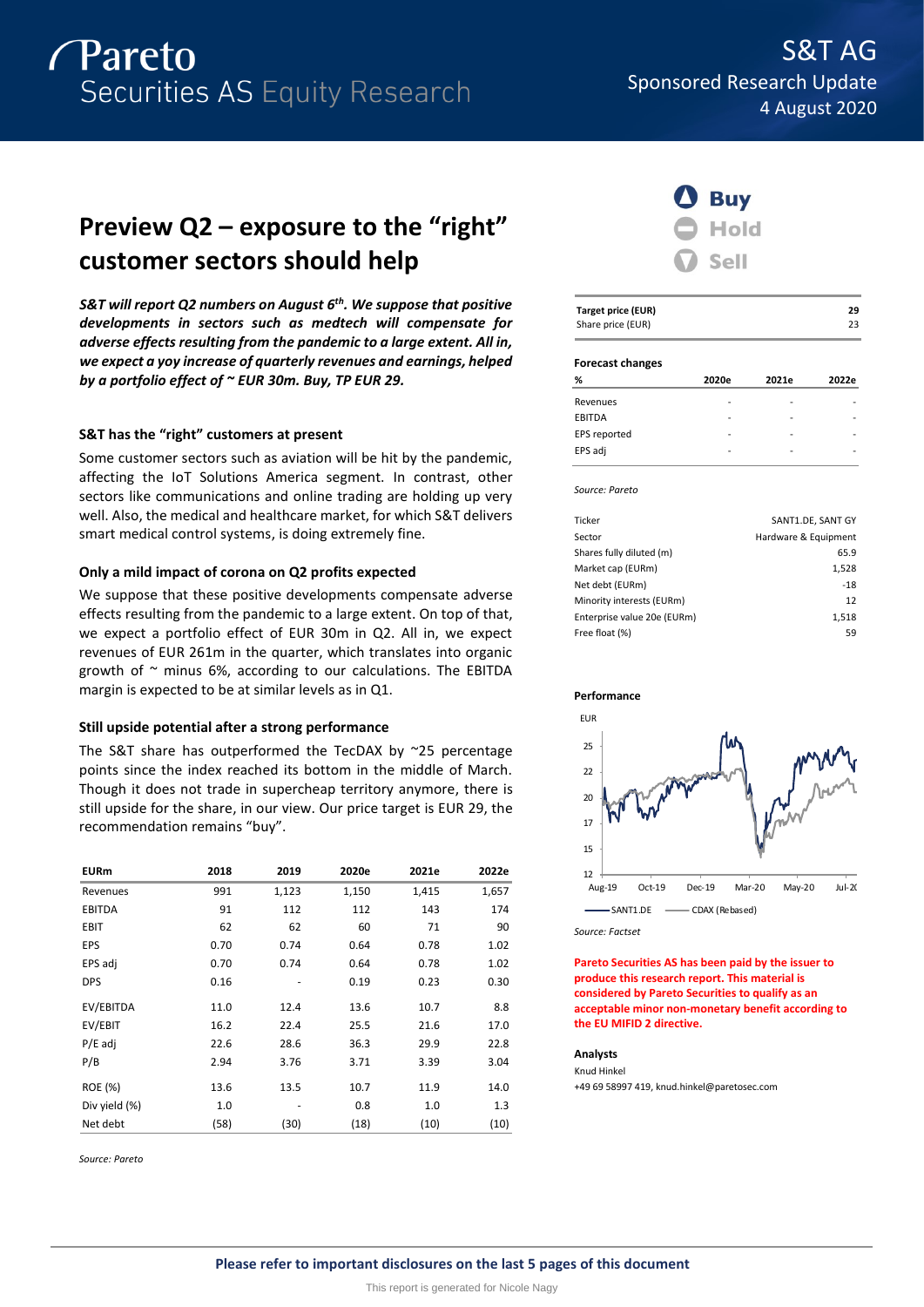## **Preview Q2**

In Q1, it turned out that some customer sectors such as aviation will be hit by the pandemic, affecting the IoT Solutions America segment. Another burden for the segment is the shrinking business with two network companies in the US (Nokia and Juniper). On the other hand, S&T was positive on the prospects to increase business with Twitch, a live streaming platform for gamers.

In contrast, other sectors like communications and online trading are holding up very well. Especially the medical and healthcare market for which S&T delivers smart medical control systems is doing extremely fine. Particularly the business with Dräger Ventilator Systems is said to literally "explode" at present. Another area, which is largely unaffected by the crisis, are train control systems which are expected to have entered a period of secular growth due the increased role of railways in times of climate change.

We suppose that these positive developments compensate adverse effects resulting from the pandemic to a large extent. On top of that, we expect a portfolio effect of EUR 30m in Q2. All in, we expect revenues of EUR 261m in the quarter, which translates into organic growth of  $\sim$  minus 6%, according to our calculations. The EBITDA margin is expected to be at similar levels as in Q1.

### **Q2 Preview**

|                 |                | Actual  | Pareto   |         | <b>Consensus</b> |           |
|-----------------|----------------|---------|----------|---------|------------------|-----------|
| S&T AG          |                | Q2 2019 | Q2 2020e | yoy (%) | Q2 2020e         | delta (%) |
| <b>Revenues</b> | <b>EURm</b>    | 249     | 261      | 5.1     | 258              | 1.2       |
| <b>EBITDA</b>   | $\blacksquare$ | 23.1    | 24.3     | 5.2     | 23.6             | 2.9       |
| margin          | %              | 9.3%    | 9.3%     | 1 bps   | 9.1%             | 15 bps    |
| Source: Pareto  |                |         |          |         |                  |           |

The 2020 guidance (revenues and EBITDA of EUR 1,150m and EUR 115m, respectively) has been re-iterated after Q1. We expect acquisitions to contribute revenues of ~EUR 118m in 2020 (~11% of 2019 revenues). Therefore, our reading is that S&T expects negative organic growth of minus c. 8% in 2020, provided there will be no further deals in 2020.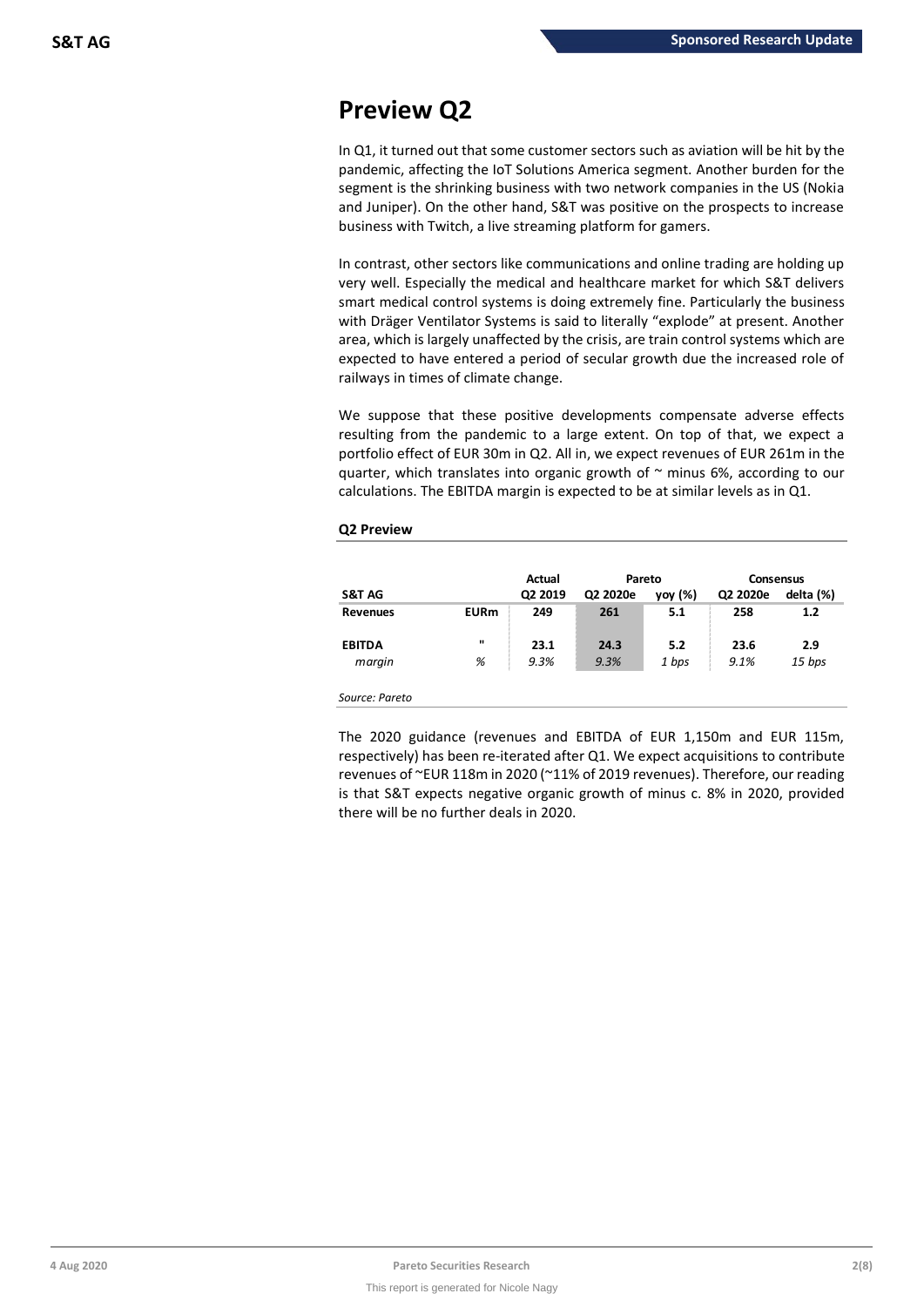| <b>PROFIT &amp; LOSS (fiscal year) (EURm)</b>  | 2015    | 2016                     | 2017           | 2018    | 2019                     | 2020e                    | 2021e                    | 2022e       |
|------------------------------------------------|---------|--------------------------|----------------|---------|--------------------------|--------------------------|--------------------------|-------------|
| <b>Revenues</b>                                | 468     | 504                      | 882            | 991     | 1,123                    | 1,150                    | 1,415                    | 1,657       |
| <b>EBITDA</b>                                  | 28      | 34                       | 68             | 91      | 112                      | 112                      | 143                      | 174         |
| Depreciation & amortisation                    | (8)     | (10)                     | (26)           | (29)    | (50)                     | (52)                     | (72)                     | (84)        |
| EBIT                                           | 21      | 24                       | 42             | 62      | 62                       | 60                       | 71                       | 90          |
| Net interest                                   | (3)     | (4)                      | (6)            | (5)     | (8)                      | (10)                     | (10)                     | (10)        |
| Other financial items                          | $\sim$  | $\overline{\phantom{a}}$ | $\blacksquare$ | $\sim$  | $\overline{\phantom{a}}$ | $\overline{\phantom{a}}$ | $\overline{\phantom{a}}$ |             |
| <b>Profit before taxes</b>                     | 18      | 20                       | 35             | 56      | 54                       | 49                       | 61                       | 80          |
| Taxes                                          | (1)     | 0                        | (6)            | (8)     | (5)                      | (7)                      | (10)                     | (14)        |
| Minority interest                              | (2)     | (6)                      | (7)            | (3)     | (0)                      | $\overline{\phantom{a}}$ |                          |             |
| Net profit                                     | 16      | 15                       | 23             | 45      | 49                       | 42                       | 51                       | 67          |
| EPS reported                                   | 0.36    | 0.33                     | 0.43           | 0.70    | 0.74                     | 0.64                     | 0.78                     | 1.02        |
| <b>EPS adjusted</b>                            | 0.36    | 0.31                     | 0.43           | 0.70    | 0.74                     | 0.64                     | 0.78                     | 1.02        |
| <b>DPS</b>                                     | 0.08    | 0.10                     | 0.13           | 0.16    |                          | 0.19                     | 0.23                     | 0.30        |
| <b>BALANCE SHEET (EURm)</b>                    | 2015    | 2016                     | 2017           | 2018    | 2019                     | 2020e                    | 2021e                    | 2022e       |
| Tangible non current assets                    | 15      | 28                       | 32             | 37      | 38                       | 86                       | 110                      | 133         |
| Other non-current assets                       | 76      | 184                      | 195            | 273     | 392                      | 444                      | 452                      | 460         |
| Other current assets                           | 168     | 331                      | 361            | 366     | 483                      | 446                      | 486                      | 542         |
| Cash & equivalents                             | 60      | 126                      | 217            | 172     | 312                      | 291                      | 270                      | 270         |
| <b>Total assets</b>                            | 319     | 669                      | 805            | 848     | 1,226                    | 1,267                    | 1,319                    | 1,406       |
| <b>Total equity</b>                            | 102     | 241                      | 332            | 367     | 385                      | 423                      | 461                      | 513         |
| Interest-bearing non-current debt              | 51      | 94                       | 115            | 113     | 283                      | 273                      | 260                      | 260         |
| Interest-bearing current debt                  |         |                          |                | ÷,      |                          |                          |                          |             |
| Other Debt                                     | 166     | 332                      | 356            | 366     | 549                      | 562                      | 587                      | 623         |
| Total liabilites & equity                      | 319     | 669                      | 805            | 848     | 1,226                    | 1,267                    | 1,319                    | 1,406       |
| <b>CASH FLOW (EURm)</b>                        | 2015    | 2016                     | 2017           | 2018    | 2019                     | 2020e                    | 2021e                    | 2022e       |
| Cash earnings                                  | 23      | 131                      | 46             | 48      | 82                       | 76                       | 102                      | 126         |
| Change in working capital                      | 3       | (70)                     | (1)            | (12)    | 2                        | 16                       | (14)                     | (20)        |
| Cash flow from investments                     | (10)    | (74)                     | (39)           | (63)    | (56)                     | (100)                    | (83)                     | (89)        |
| Cash flow from financing                       | (1)     | 72                       | 93             | (21)    | 84                       | (14)                     | (25)                     | (15)        |
| Net cash flow                                  | 21      | 65                       | 91             | (45)    | 111                      | (21)                     | (21)                     | $\mathbf 1$ |
| <b>CAPITALIZATION &amp; VALUATION (EURm)</b>   | 2015    | 2016                     | 2017           | 2018    | 2019                     | 2020e                    | 2021e                    | 2022e       |
| Share price (EUR end)                          | 6.0     | 8.7                      | 18.0           | 15.8    | 21.3                     | 23.2                     | 23.2                     | 23.2        |
| Number of shares end period                    | 44      | 49                       | 63             | 66      | 66                       | 66                       | 66                       | 66          |
| Net interest bearing debt                      | (9)     | (32)                     | (102)          | (58)    | (30)                     | (18)                     | (10)                     | (10)        |
| <b>Enterprise value</b>                        | 254     | 481                      | 1,066          | 998     | 1,385                    | 1,518                    | 1,526                    | 1,526       |
| EV/Sales                                       | 0.5     | $1.0\,$                  | $1.2\,$        | $1.0\,$ | 1.2                      | 1.3                      | 1.1                      | 0.9         |
| EV/EBITDA                                      | $9.0\,$ | 14.0                     | 15.7           | 11.0    | 12.4                     | 13.6                     | 10.7                     | $\bf 8.8$   |
| EV/EBIT                                        | 12.0    | 19.9                     | 25.5           | 16.2    | 22.4                     | 25.5                     | 21.6                     | 17.0        |
| P/E reported                                   | 16.4    | 26.3                     | 41.5           | 22.6    | 28.6                     | 36.3                     | 29.9                     | 22.8        |
| P/E adjusted                                   | 16.4    | 28.4                     | 41.5           | 22.6    | 28.6                     | 36.3                     | 29.9                     | 22.8        |
| P/B                                            | $2.6$   | $2.8\,$                  | 3.7            | 2.9     | 3.8                      | 3.7                      | 3.4                      | 3.0         |
| <b>FINANCIAL ANALYSIS &amp; CREDIT METRICS</b> | 2015    | 2016                     | 2017           | 2018    | 2019                     | 2020e                    | 2021e                    | 2022e       |
| ROE adjusted (%)                               | 16.5    | 7.9                      | 7.9            | 12.9    | 13.1                     | 10.4                     | 11.5                     | 13.7        |
| Dividend yield (%)                             | $1.3\,$ | $1.1\,$                  | 0.7            | $1.0\,$ |                          | 0.8                      | $1.0\,$                  | $1.3$       |
| EBITDA margin (%)                              | $6.1\,$ | $6.8\,$                  | 7.7            | 9.1     | 9.9                      | 9.7                      | 10.1                     | 10.5        |
| EBIT margin (%)                                | 4.5     | 4.8                      | 4.7            | $6.2$   | 5.5                      | $5.2$                    | 5.0                      | $5.4\,$     |
| NIBD/EBITDA                                    | (0.33)  | (0.93)                   | (1.50)         | (0.64)  | (0.26)                   | (0.16)                   | (0.07)                   | (0.06)      |
| EBITDA/Net interest                            | 10.73   | 8.28                     | 10.72          | 17.56   | 14.54                    | 10.89                    | 14.38                    | 18.24       |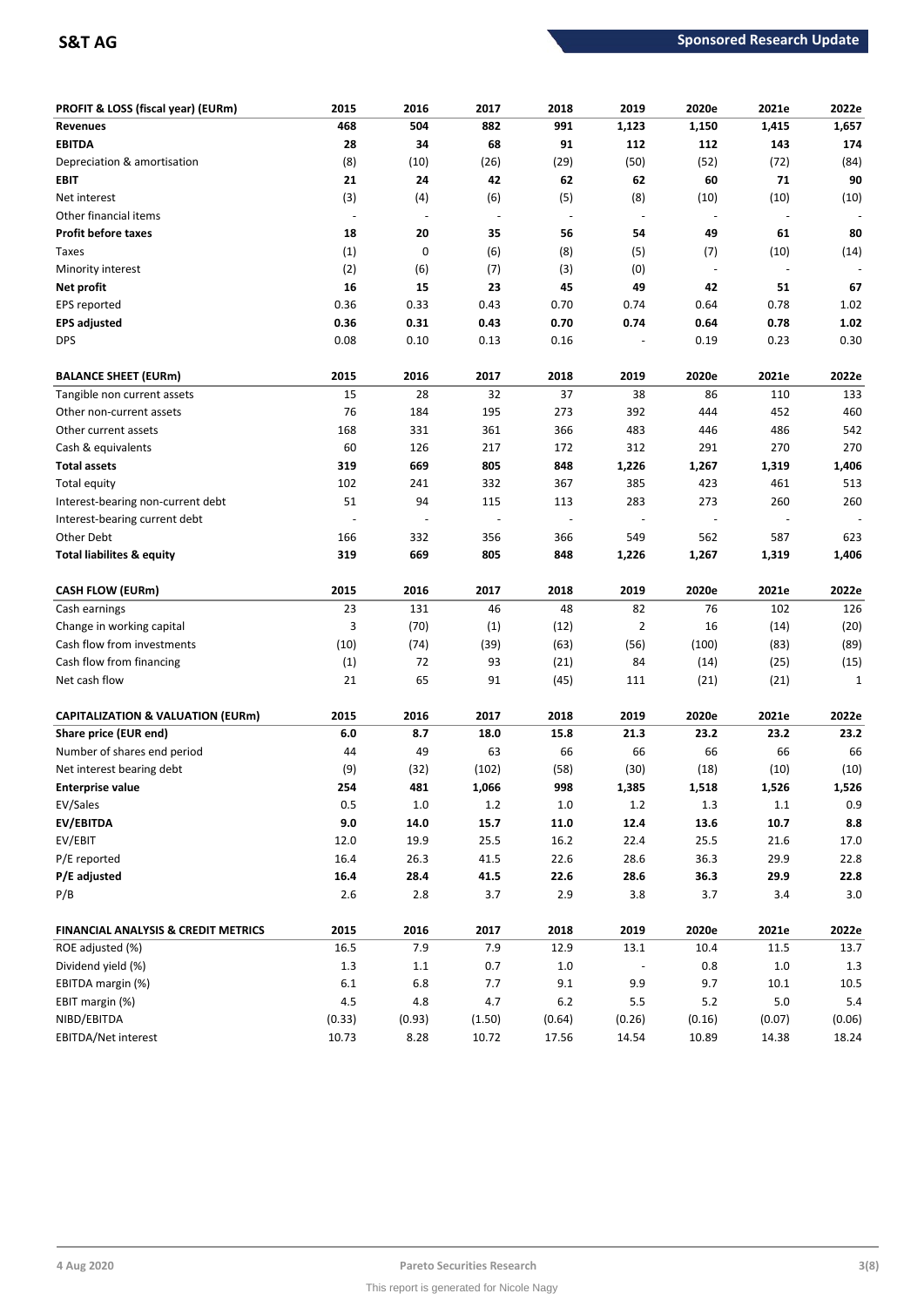#### **Disclaimer and legal disclosures**

#### **Origin of the publication or report**

This publication or report originates from Pareto Securities AS ("Pareto Securities"), reg. no. 956 632 374 (Norway), Pareto Securities AB, reg. no. 556206-8956 (Sweden) or Pareto Securities Limited, reg. no. 3994976. (United Kingdom) (together the Group Companies or the "Pareto Securities Group") acting through their common un it Pareto Securities Research. The Group Companies are supervised by the Financial Supervisory Authority of their respective home countries.

#### **Content of the publication or report**

This publication or report has been prepared solely by Pareto Securities Research.

Opinions or suggestions from Pareto Securities Research may deviate from recommendations or opinions presented by other departments or companies in the Pareto Securities Group. The reason may typically be the result of differing time horizons, methodologies, contexts or other factors.

#### **Sponsored research**

Please note that if this report is labelled as "sponsored research" on the front page, Pareto Securities has entered into an agreement with the company about the preparation of research reports and receives compensation from the company for this service. Sponsored research is prepared by the Research Department of Pareto Securities without any instruction rights by the company. Sponsored research is however commissioned for and paid by the company and such material is considered by Pareto Securities to qualify as an acceptable minor non-monetary benefit according to the EU MiFID II Directive.

#### **Basis and methods for assessment**

Opinions and price targets are based on one or more methods of valuation, for instance cash flow analysis, use of multiples, behavioral technical analyses of underlying market movements in combination with considerations of the market situation and the time horizon. Key assumptions of forecasts, price targets and projections in research cited or reproduced appear in the research material from the named sources. The date of publication appears from the research material cited or reproduced. Opinions and estimates may be updated in subsequent versions of the publication or report, provided in subsequent versions of t that the relevant company/issuer is treated anew in such later versions of the publication or report.

Pareto Securities Research may provide credit research with more specific price targets based on different valuation methods, including the analysis of key credit ratios and other factors describing the securities creditworthiness, peer group analysis of securities with similar creditworthiness and different DCF-valuations. All descriptions of loan agreement structures and loan agreement features are obtained from sources which Pareto Securities Research believes to be reliable, but Pareto Securities Research does not represent or warrant their accuracy. Be aware that investors should go through the specific complete loan agreement before investing in any bonds and not base an investment decision based solely on information contained in this publication or report.

Pareto Securities Research has no fixed schedule for updating publications or reports.

Unless otherwise stated on the first page, the publication or report has not been reviewed by the issuer before dissemination. In instances where all or part of a report is presented to the issuer prior to publication, the purpose is to ensure that facts are correct.

#### **Validity of the publication or report**

All opinions and estimates in this publication or report are, regardless of source, given in good faith and may only be valid as of the stated date of this publication or report and are subject to change without notice.

#### **No individual investment or tax advice**

The publication or report is intended only to provide general and preliminary information to investors and shall not be construed as the basis for any investment decision. This publication or report has been prepared by Pareto Securities Research as general information for private use of investors to whom the publication or report has been distributed, but it is not intended as a personal recommendation of partiɑɪlar financial instruments or strategies and thus it does not provide individually tailored investmen tadvice, and does not take into account the individual investor's particular<br>financial situation suitability of an investment as regards his/her financial and fiscal situation and investment objectives. The investor bears the risk of losses in connection with an investment.

Before acting on any information in this publication or report, we recommend consulting your financial advisor.

The information contained in this publication or report does not constitute advice on the tax consequences of making any particular investment decision. Each investor shall make his/her own appraisal of the tax and other financial merits of his/her investment.

#### **Sources**

This publication or report may be based on or contain information, such as opinions, recommendations, estimates, price targets and valuations which emanate from Pareto Securities Research' analysts or representatives, publicly available information, information from other units or companies in the Group Companies, or other named sources.

To the extent this publication or report is based on or contains information emanating from other sources ("Other Sources") than Pareto Securities Research ("External Information"), Pareto Securities Research has deemed the Other Sources to be reliable but neither the companies in the Pareto Securities Group, others associated or affiliated with said companies nor any other person, guarantee the accuracy, adequacy or completeness of the External Information.

#### **Ratings**

| Equity ratings: | "Buy"  | Pareto Securities Research expects this financial instrument's total return to exceed 10% over the next 12 months                   |
|-----------------|--------|-------------------------------------------------------------------------------------------------------------------------------------|
|                 | "Hold" | Pareto Securities Research expects this financial instrument's total return to be between -10% and 10% over the next 12 months      |
|                 | "Sell" | Pareto Securities Research expects this financial instrument's total return to be negative by more than 10% over the next 12 months |

Analysts Certification<br>The research analyst(s) whose name(s) appear on research reports prepared by Pareto Securities Research certify that: (i) all of the views expressed in the research report accurately reflect their pe "Hold"<br>"Sell" Pareto Securities Research expects this financial instrument's total return to be between -1.0% and 10% over the next 12 months<br>"Sell" Pareto Securities Research expects this financial instrument's total retu research analysts in research reports that are prepared by Pareto Securities Research.

The research analysts whose names appears on research reports prepared by Pareto Securities Research received compensation that is based upon various factors including Pareto Securities' total<br>revenues, a portion of which

#### **Limitation of liability**

Pareto Securities Group or other associated and affiliated companies assume no liability as regards to any investment, divest ment or retention decision taken by the investor on the basis of this publication or report. In no event will entities of the Pareto Securities Group or other associated and affiliated companies be liable for direct, indirect or incidental, special or consequential damages resulting from the information in this publication or report.

Neither the information nor any opinion which may be expressed herein constitutes a soligitation by Pareto Securities Research of purchase or sale of any securities nor does it constitute a soligitation to any person in any jurisdiction where solicitation would be unlawful. All information contained in this research report has been compiled from sources believed to be reliable. However, no representation or warranty, express or implied, is made with respect to the completeness or accuracy of its contents, and it is not to be relied upon as authoritative.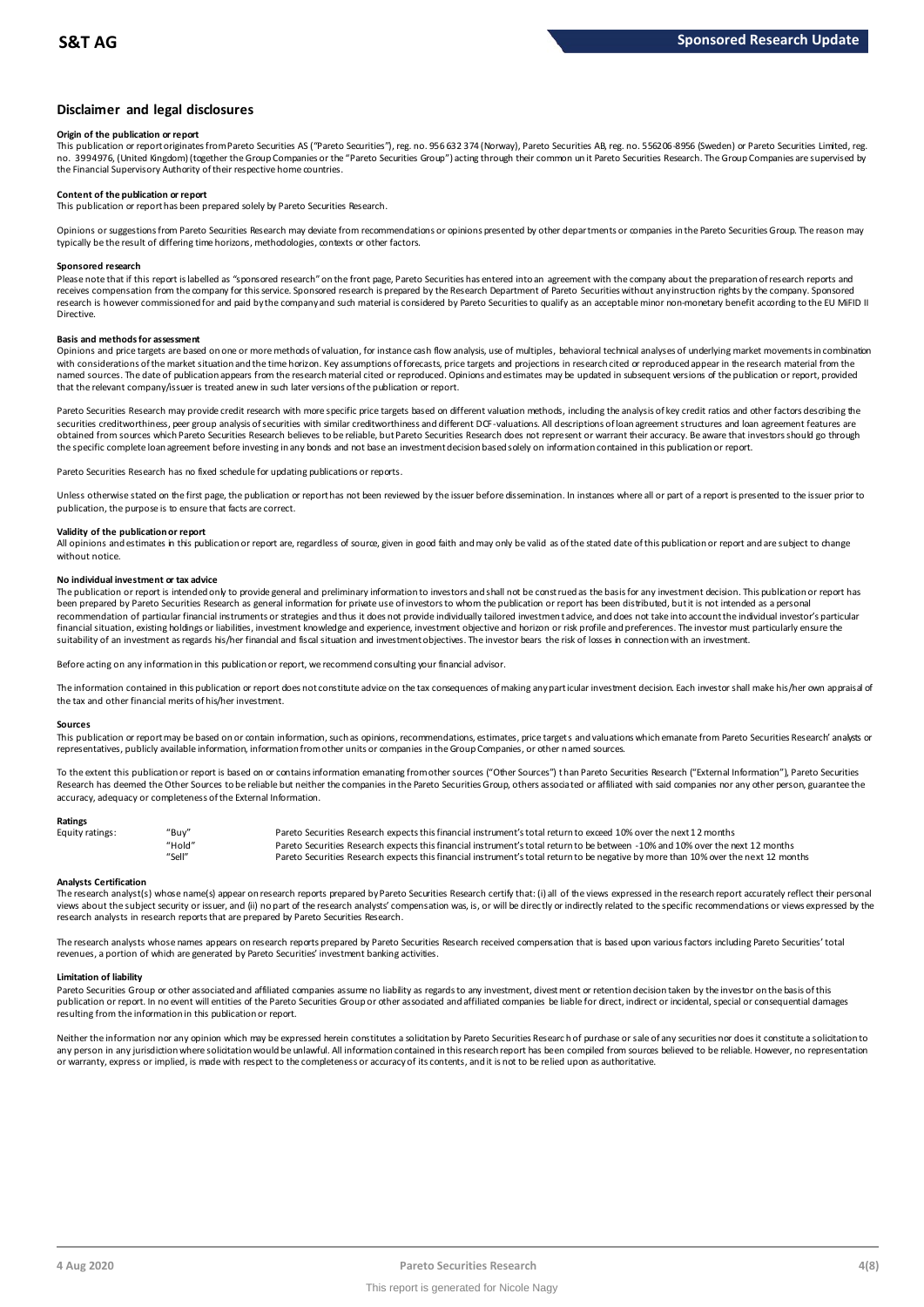#### **Risk information**

The risk of investing in certain financial instruments, including those mentioned in this document, is generally high, as their market value is exposed to a lot of different factors such as the operational and financial conditions of the relevant company, growth prospects, change in interest rates, the economic and political environment, foreign exchange rates, shifts in market sentiments etc. Where an investment or security is denominated in a different currency to the investor's currency of reference, changes in rates of exchange may have an adverse effect on the value, price or income of or from that investment to the investor. Past performance is not a guide to future performance. Estimates of future performance are based on assumptions that may not be realized. When investing in individual shares, the investor may lose all or part of the investments.

#### **Conflicts of interest**

Companies in the Pareto Securities Group, affiliates or staff of companies in the Pareto Securities Group, may perform services for, solicit business from, make a market in, hold long or short positions in, or otherwise be interested in the investments (including derivatives) of any company mentioned in the publication or report.

In addition Pareto Securities Group, or affiliates, may from time to time have a broking, advisory or other relationship with a company which is the subject of or referred to in the relevant Research, including acting as that company's official or sponsoring broker and providing investment banking or other financial services. It is the policy of Pareto to seek to act as corporate adviser or broker to some of the<br>companies which a

To limit possible conflicts of interest and counter the abuse of inside knowledge, the analysts of Pareto Securities Research are subject to internal rules on sound ethical conduct, the management of inside<br>information, ha legislation and relevant industry standards. The object of the internal rules is for example to ensure that no analyst will abuse or cause others to abuse confidential information. It is the policy of Pareto Securities Research that no link exists between revenues from capital markets activities and individual analyst remuneration. The Group Companies are members of national stockbrokers' associations in each of the countries in which the Group Companies have their head offices. Internal rules have been developed in accordance with recommendations issued by the stockbrokers associations. This material has been prepared following the Pareto Securities Conflict of Interest Policy.

The guidelines in the policy indude rules and measures aimed at achieving a sufficient degree of independence between variou s departments, business areas and sub-business areas within the Pareto In the sum in order to, as far as possible, avoid conflicts of interest from arising between such departments, business areas and sub-business areas as well as their customers. One purpose of such customers areas as well a measures is to restrict the flow of information between certain business areas and sub-business areas within the Pareto Securities Group, where conflicts of interest may arise and to safeguard the impartialness of the empl The guidelines in the policy indude rules and measures aimed at achieving a sufficient degree of independence between various departments, business areas and sub-business areas within the Pareto<br>Securities Group in order t Pareto Securities Group rules concerning contacts with covered companies and rules concerning personal account trading carried out by analysts.

#### **Distribution restriction**

The securities referred to in this publication or report may not be eligible for sale in some jurisdictions and persons into whose possession this document comes should inform themselves about and observe Pareto Securities Group rules concerning contacts with covered companies and rules concerning personal account trading carried out by analysts.<br>Distribution restriction<br>The securities referred to in this publication or rep Authority (FCA).

This research is only intended for and may only be distributed to institutional investors in the United States and U.S entities seeking more information about any of the issuers or securities discussed in this report should contact Pareto Securities Inc. at 150 East 52nd Street, New York, NY 10022, Tel. 212 829 4200.

Pareto Securities Inc. is a broker-dealer registered with the U.S. Securities and Exchange Commission and is a member of FINRA & SIPC. U.S. To the extent required by applicable U.S. laws and regulations, Pareto Securities Inc. accepts responsibility for the contents of this publication. Investment products provided by or through Pareto Securities Inc. or Pareto Securities Research are not FDIC insured, may lose value and are not guaranteed by Pareto Securities Inc. or Pareto Securities Research. Investing in non-U.S. securities may entail certain risks. This document does not constitute or form part of any offer for sale or subscription, nor shall it or any part of it form the basis of or be relied on in connection with any contract or commitment whatsoever. The securities of non-U.S. issuers may not be registered with or subject to SEC reporting and other requirements. The information available about non-U.S. companies may be limited, and non-U.S. companies are generally not subject to the same uniform auditing and subject to the same unif reporting standards as U.S. companies. Market rules, conventions and practices may differ from U.S. markets, adding to transaction costs or causing delays in the purchase or sale of securities. Securities of some non-U.S. companies may not be as liquid as securities of comparable U.S. companies. Fluctuations in the values of national currencies, as well as the potential for governmental restrictions on currency movements, can significantly erode principal and investment returns.

Pareto Securities Research may have material conflicts of interest related to the production or distribution of this research report which, with regard to Pareto Securities Research, are disclosed herein.

#### **Distribution in Singapore**

Pareto Securities Pte Ltd holds a Capital Markets Services License is an exempt financial advisor under Financial Advisers Ac t, Chapter 110 ("FAA") of Singapore and a subsidiary of Pareto Securities AS.

This report is directed solely to persons who qualify as "accredited investors", "expert investors" and "institutional investors" as defined in section 4A(1) Securities and Futures Act, Chapter 289 ("SFA") Distribution in Singapore<br>Pareto Securities Pte Ltd holds a Capital Markets Services License is an exempt financial advisor under Financial Advisers Act, Chapter 110 ("FAA") of Singapore and a subsidiary of Pareto Securiti person. You should seek advice from a financial adviser regarding the suitability of any product referred to in this report, taking into account your specific financial objectives, financial situation or particular needs before making a commitment to purchase any such product. Please contact Pareto Securities Pte Ltd, 16 Collyer Quay, # 2 7-02 Income at Raffles, Singapore 049318, at +65 6408 9800 in matters arising from, or in connection with this report.

#### **Additional provisions on Recommendations distributed in the Canada**

needs before making a commitment to purchase any such product. Please contact Pareto Securities Pte Ltd, 16 Collyer Quay, # 2 7-02 Income at Raffles, Singapore 049318, at +65 6408 9800 in matters arisin<br>from, or in connect from, or in connection with this report.<br>Additional provisions on Recommendations distributed in the Canada<br>Canadian recipients of this research report are advised that this research report is not, and under no circumstanc securities. No securities commission or similar regulatory authority in Canada has reviewed or in any way passed upon this research report or the merits of any securities described or discussed herein and any representation to the contrary is an offence. Any securities described or discussed within this research report may only be distributed in Canada in accordance with applicable provincial and territorial<br>securities laws. An securities regulators and only by a dealer properly registered under applicable securities laws or, alternatively, pursuant to an exemption from the dealer registration requirement in the relevant province or territory of Canada in which such offer or sale is made. Under no circumstances is the information contained herein to be construed as investment advice in any province or territory of Canada nor should it be construed as being tailored to the needs of the recipient. Canadian redpients are advised that Pareto Securities AS, its affiliates and its authorized agents are not responsible for, nor do they accept, any liability whatsoever for any direct or consequential loss arising from any use of this research report or the information contained herein.

#### **Distribution in United Kingdom**

This publication is issued for the benefit of persons who qualify as eligible counterparties or professional dients and should be made available only to such persons and is exempt from the restriction on financial promotion in s21 of the Financial Services and Markets Act 2000 in reliance on provision in the FPO.

#### **Copyright**

This publication or report may not be mechanically duplicated, photocopied or otherwise reproduced, in full or in part, under applicable copyright laws. Any infringement of Pareto Securities Research's copyright can be pursued legally whereby the infringer will be held liable for any and all losses and expenses incurred by the infringement.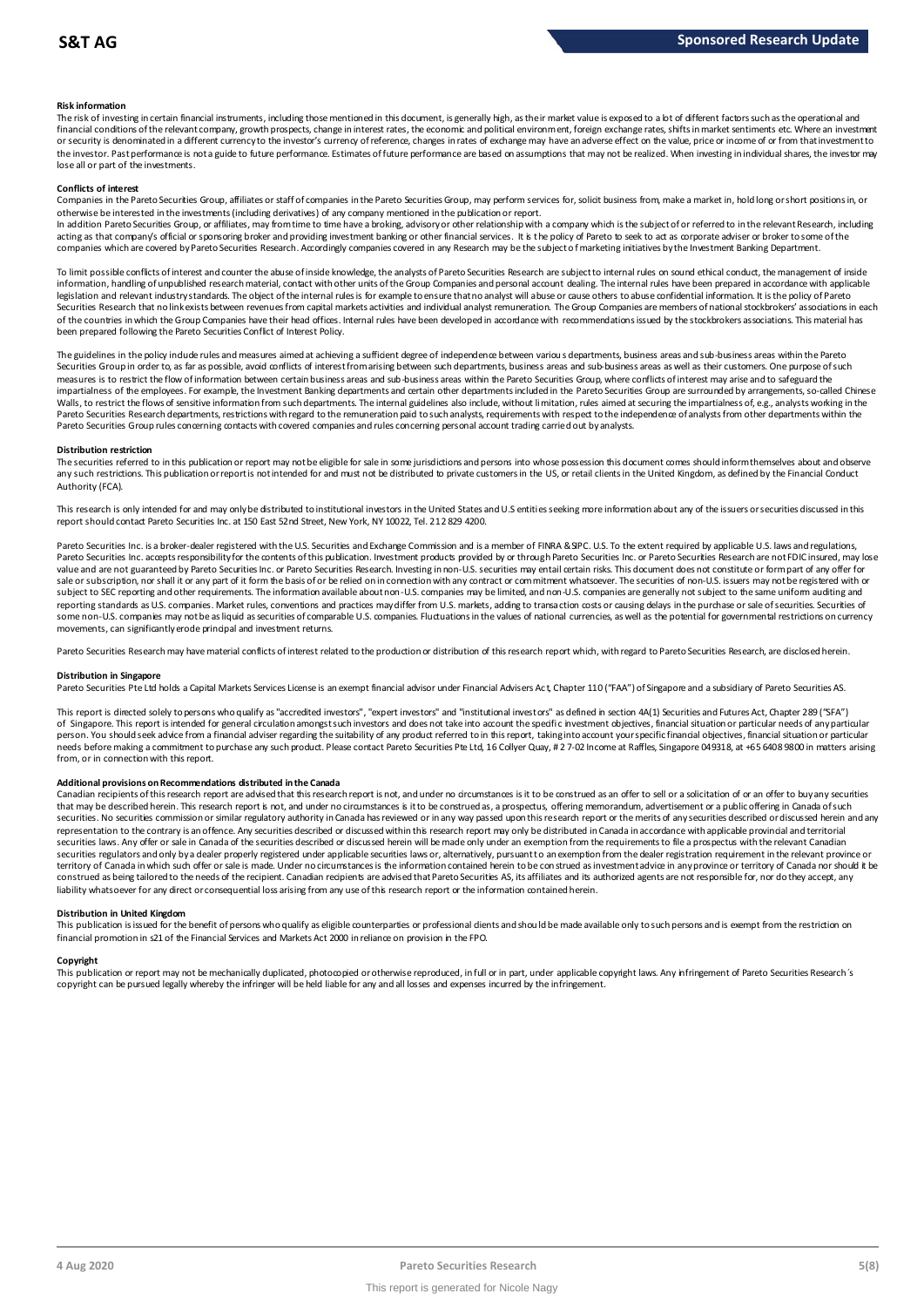#### **Appendix A**

#### Disclosure requirements pursuant to the Norwegian Securities Trading Regulations section 3-10 (2) and section 3-11 (1), letters a-b

The below list shows companies where Pareto Securities AS -together with affiliated companies and/or persons – own a portion of the shares exceeding 5 % of the total share capital in any company where a recommendation has been produced or distributed by Pareto Securities AS.

|                                                                                                                                                                                                                                          |                             |       | 2012 2013 DISCLOSURE Requirements bursuant to the Norwegian Securities Trading Regulations section 3-10(2) and section 3-11(1). Tetters a-b |                             |       |  |
|------------------------------------------------------------------------------------------------------------------------------------------------------------------------------------------------------------------------------------------|-----------------------------|-------|---------------------------------------------------------------------------------------------------------------------------------------------|-----------------------------|-------|--|
| The below list shows companies where Pareto Securities AS -together with affiliated companies and/or persons –own a portion of the shares exceeding!<br>where a recommendation has been produced or distributed by Pareto Securities AS. |                             |       |                                                                                                                                             |                             |       |  |
| Companies                                                                                                                                                                                                                                | No. of shares Holdings in % |       | Companies                                                                                                                                   | No. of shares Holdings in % |       |  |
| <b>Helgeland Sparebank</b>                                                                                                                                                                                                               | 2.009.280                   | 9.63% | SpareBank 1Østfold Akersl                                                                                                                   | 1139.560                    | 9.20% |  |
| Pareto Bank ASA                                                                                                                                                                                                                          | 14.901.908                  | 2133% | Sparebanken Vest                                                                                                                            | 6.370.851                   | 5.94% |  |
|                                                                                                                                                                                                                                          |                             |       |                                                                                                                                             |                             |       |  |

| <b>I GIVIV DAIIN AVA</b>                                                                                                              | 000 LOVU                                 | 2 I.J J JU | <b>UDDIODAIINUI VUJL</b>    | <b>U.U.U.U.U</b>                       | <b>J.JT/U</b> |
|---------------------------------------------------------------------------------------------------------------------------------------|------------------------------------------|------------|-----------------------------|----------------------------------------|---------------|
| Pareto Securities AS or its affiliates own as determined in accordance with FINRA Rule 2241. 1 % or more of the equity securiies of : |                                          |            |                             |                                        |               |
| Companies<br><b>Helgeland Sparebank</b>                                                                                               | No. of shares Holdings in %<br>2.009.280 | 9.63%      | Companies<br>SpareBank 1SMN | No. of shares Holdings in %<br>1881442 | 145%          |
| NHST Media Group AS                                                                                                                   | 17.900                                   | 139%       | SpareBank 1Østfold Akersl   | 1,139,560                              | 9.20%         |
| Pareto Bank ASA                                                                                                                       | 14.901.908                               | 2133%      | Sparebanken Møre            | 305.239                                | 3.09%         |
| Selvaag Bolig ASA                                                                                                                     | 2.177.497                                | 2.32%      | Sparebanken Sør             | 433,444                                | 2.77%         |
| SpareBank 1BV                                                                                                                         | 1655.220                                 | 2.62%      | Sparebanken Vest            | 6.370.851                              | 5.94%         |
| SpareBank 1Nord-Norge                                                                                                                 | 3.245.605                                | 3.23%      | <b>Totens Sparebank</b>     | 78.246                                 | 128%          |

Pareto Securities AS may hold financial instruments in companies where a recommendation has been produced or distributed by Breto Securities AS in connection with rendering investment services, including Market Making.

| Company                  | Analyst<br>holdings* | Total<br>holdings | Company                    | Analyst<br>holdings* | Total<br>holdings | Company                | Analyst<br>holdings* | Total<br>holdings |
|--------------------------|----------------------|-------------------|----------------------------|----------------------|-------------------|------------------------|----------------------|-------------------|
|                          |                      |                   |                            |                      |                   |                        |                      |                   |
| Adevinta                 | $\Omega$             | 574               | Golden Ocean Group         | 0                    | 1.744             | Quantafuel             | 0                    | 2,540             |
| AF Gruppen               | $\Omega$             | 19.185            | Grieg Seafood              | 0                    | 6,258             | <b>REC Silicon</b>     | 0                    | 32,708<br>385     |
| Aker                     | $\Omega$             | 791               | Hafnia Limited             | 0                    | 30,000            | <b>SalMar</b>          | 0                    |                   |
| Aker BP                  | $\Omega$             | 23,126            | <b>Helgeland Sparebank</b> | 0                    | 2,777             | Sandnes Sparebank      | 0                    | 25,782            |
| American Shipping Compar | 0                    | 3,500             | Ice Group                  | 0                    | 104,391           | Sbanken                | 0                    | 4,520             |
| Atlantic Sapphire        | 0                    | 1.105             | Jæren Sparebank            | 0                    | 500               | Scatec Solar           | 0                    | 35,000            |
| Austevoll Seafood        | $\Omega$             | 635               | Komplett Bank              | 0                    | 94,300            | Schibsted ASA A Aksjer | 0                    | 232               |
| Avance Gas               | $\Omega$             | 4,456             | Kongsberg Gruppen          | 0                    | 34,274            | Schibsted ASA B Aksjer | 0                    | 607               |
| Axactor                  | $\Omega$             | 11,376            | <b>KWS</b>                 | 75                   | 75                | Selvaag Bolig          | 0                    | 2,350             |
| Bakkafrost               | $\Omega$             | 204               | Lerøy Seafood              | $\Omega$             | 3,814             | SpareBank 1BV          | 0                    | 22,000            |
| <b>BASF</b>              | 270                  | 270               | Mowi                       | 0                    | 3,779             | SpareBank 1Nord-Norge  | 0                    | 26,050            |
| <b>B</b> onheur          | $\Omega$             | 37,076            | <b>NORBIT</b>              | 0                    | 8.155             | SpareBank 1SMN         | 0                    | 18,740            |
| <b>BRABank</b>           | $\Omega$             | 1,371,000         | Nordic Semiconductor       | 0                    | 6,765             | SpareBank 1SR-Bank     | 0                    | 42,601            |
| <b>BW Energy Limited</b> | $\Omega$             | 43,075            | Norsk Hydro                | 0                    | 102,321           | SpareBank 1Østlandet   | 0                    | 7,921             |
| <b>BW</b> Offshore       | 0                    | 8,326             | Norske Skog                | 0                    | 3,550             | Sparebanken Sør        | 0                    | 16,135            |
| <b>DNB</b>               | $\Omega$             | 31,464            | Norwegian Air Shuttle      | 0                    | 40,028            | Sparebanken Vest       | 0                    | 14,924            |
| <b>DNO</b>               | 0                    | 499,263           | Norwegian Finans Holding   | 0                    | 3,310             | Sparebanken Øst        | 0                    | 1,500             |
| Elkem                    | $\Omega$             | 5,218             | <b>NTS</b>                 | 0                    | 2.172             | Stolt-Nielsen          | 0                    | 41,317            |
| Entra                    | $\Omega$             | 10,537            | Ocean Yield                | $\Omega$             | 46,005            | Storebrand             | 0                    | 7,552             |
| Equinor                  | $\Omega$             | 5,002             | Okeanis Eco Tankers        | 0                    | 2,000             | Subsea 7               | $\Omega$             | 3,198             |
| Europris                 | $\Omega$             | 13.469            | Orkla                      | 0                    | 18.699            | Telenor                | 0                    | 2,076             |
| Fjord1                   | $\Omega$             | 50,000            | Panoro Energy              | 0                    | 9.285             | TGS-NOPEC              | 0                    | 2,000             |
| Fjordkraft Holding       | $\Omega$             | 12,000            | Pareto Bank                | 0                    | 1,278,298         | VOWASA                 | 0                    | 6,281             |
| Frontline                | $\Omega$             | 28,710            | Pexip Holding              | 0                    | 7,000             | <b>XXL</b>             | 0                    | 12,573            |
| Gjensidige Forsikring    | 0                    | 7.280             | Protector Forsikring       | 0                    | 14.000            | Yara International     | 0                    | 14,175            |

This overview is updated monthly (last updated 10.07.2020).

\*Analyst holdings ref ers t o posit ions held by t he Paret o Securit ies AS analyst covering t he company.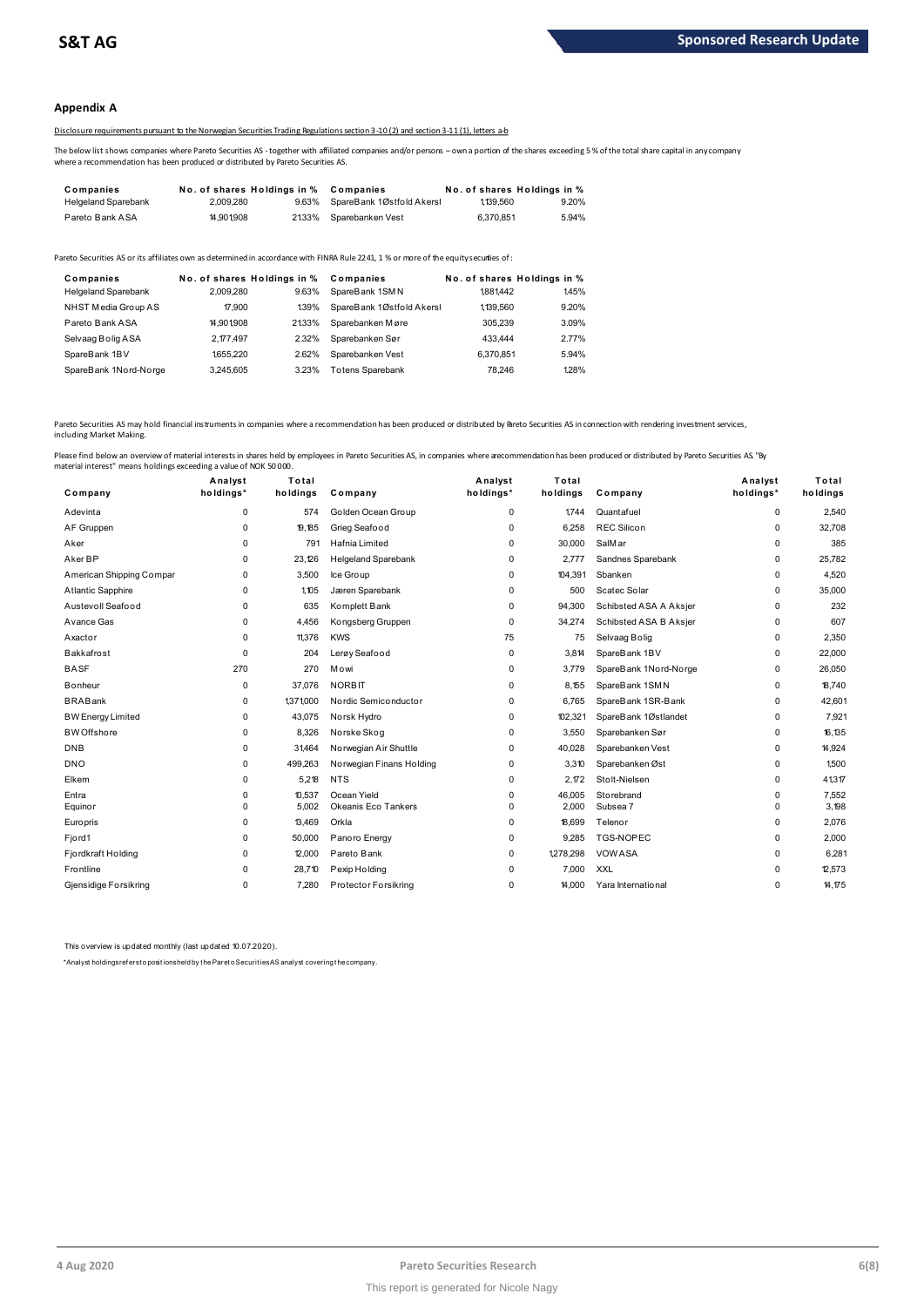## **Appendix B**

Disclosure requirements pursuant to the Norwegian Securities Trading Regulation § 3-11, letters e-f, ref the Securities Trading Act Section 3-10

Overview over issuers of financial instruments where Pareto Securities AS have prepared or distributed investment recommendation, where Pareto Securities AS have been lead manager/co-lead manager<br>or have rendered publicly

| or have rendered publicly known not immaterial investment banking services over the previous 12 months: |                                    |                            |  |  |  |
|---------------------------------------------------------------------------------------------------------|------------------------------------|----------------------------|--|--|--|
| 24SevenOffice Scandinavia AB                                                                            | HafniaLimited                      | Pexip Holding ASA          |  |  |  |
| Acconer AB                                                                                              | Helgeland Sparebank                | Pinewood Laboratories      |  |  |  |
| Advanzia Bank                                                                                           | HKN Energy Ltd                     | Pioneer Property Group     |  |  |  |
| Africa Energy                                                                                           | Ice Group                          | Pioneer Property Group ASA |  |  |  |
| African Petroleum Corporation                                                                           | <b>ICWHolding</b>                  | ProvidencesInv. Mngmt Pty  |  |  |  |
| Aker ASA                                                                                                | Kingfish Zeeland                   | Salmon Evolution AS        |  |  |  |
| American Tanker, Inc.                                                                                   | Klaveness Combination Carriers ASA | SandnesSparebank           |  |  |  |
| Aprila Bank ASA                                                                                         | Komplett Bank ASA                  | Scorpio BulkersInc.        |  |  |  |
| <b>Belships</b>                                                                                         | Kongsberg Automotive               | Seadrill                   |  |  |  |
| Boreal Holding AS                                                                                       | LifeFit                            | Sparebanken Vest           |  |  |  |
| Borr Drilling Ltd.                                                                                      | Luxaviation Holding                | Stolt Nilsen               |  |  |  |
| <b>BRAbank</b>                                                                                          | Mercell Holding AS                 | TEMPTON Dienst leist ungen |  |  |  |
| <b>BRABank ASA</b>                                                                                      | Monobank ASA                       | United Camping AB          |  |  |  |
| <b>BWEnergy</b>                                                                                         | MutaresSE& Co. KGaA                |                            |  |  |  |
| Cabonline Group Holding AB                                                                              | Navigator Holdings                 |                            |  |  |  |
| Cibus Nordic Real Est at e AB                                                                           | Next BiometricsGroup ASA ("NEXT")  |                            |  |  |  |
| Digiplex                                                                                                | Northern Ocean                     |                            |  |  |  |
| <b>DOFASA</b>                                                                                           | Norwegian Air Shuttle              |                            |  |  |  |
| DOF Subsea AS                                                                                           | Nouveau Monde Graphite             |                            |  |  |  |
| Erwe Immobilien                                                                                         | Ocean Yield                        |                            |  |  |  |
| Euromicron AG                                                                                           | Odfjell SE                         |                            |  |  |  |
| Filo Mining Corp                                                                                        | ParetoBank                         |                            |  |  |  |
| Floatel                                                                                                 | Petroleum Geo-Services             |                            |  |  |  |

*This overview is updated monthly (this overview is for the period 30.06.2019 - 30.06.2020).* 

#### **Appendix C**

Disclosure requirements pursuant to the Norwegian Securities Trading Regulation § 3-11 (4)

# **Distribution of recommendations Disclosure requirements pursuant to<br>Distribution of recommendations**<br>-

| Recommendation | % distribution |
|----------------|----------------|
| Buy            | 64%            |
| Hold           | 31%            |
| Sell           | 4%             |

# **Dom**<br>Distribution of recommendations (transactions\*)<br>–

| Distribution of recommendations (transactions*) |                |  |  |
|-------------------------------------------------|----------------|--|--|
| Recommendation                                  | % distribution |  |  |
| Buy                                             | 75%            |  |  |
| Hold                                            | 25%            |  |  |
| Sell                                            | 0%             |  |  |
|                                                 |                |  |  |

\* Companies under coverage with which Pareto Securities Group has on-going or completed public investment banking services in the previous 12 months This overview is updated monthly (last updated 10.07.2020).